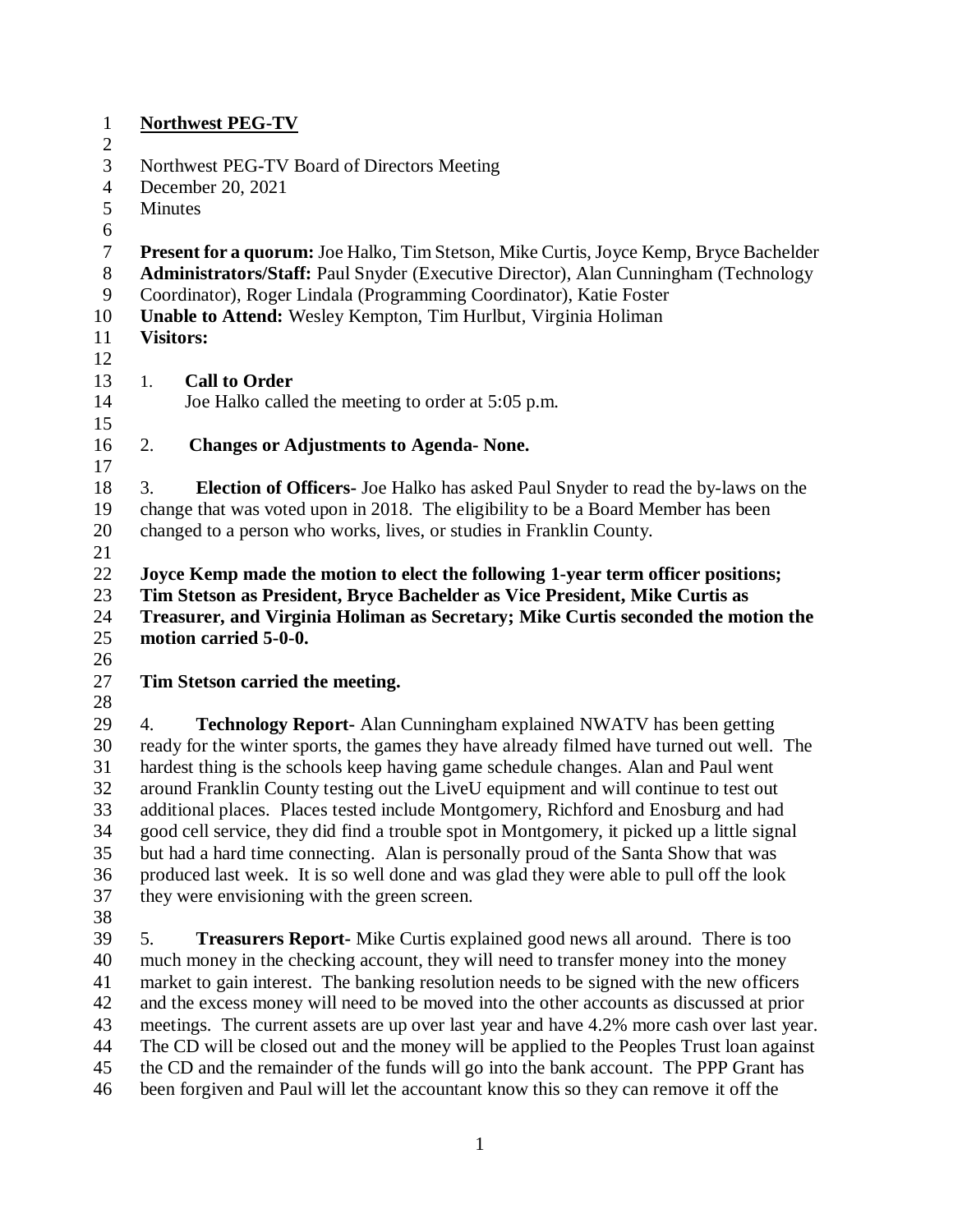- financial statement. NWATV has paid over \$120,000 on the principal of the mortgage to
- reduce finances over the past year, leaving them in a strong equity position. The direct
- public support is up over last year by 2.3%, the miscellaneous revenue is down this year
- due to the CRF funding.
- 

### **Bryce Bachelder made the motion to accept the Treasurer's Report as presented; Joe Halko seconded the motion. The motion carried 4-0-1. Mike Curtis abstained.**

# **Joe Halko made the motion to accept the check detail as presented, Bryce Bachelder seconded the motion. 4-0-1. Mike Curtis abstained.**

 6. **Executive Director's Report**- Paul Snyder explained the purchases have been placed for the equipment that was approved last month. They are looking to get all the invoices paid, Evan at MGV will be issuing checks. Statewide news, there is new legislation for access stations to request funding from the legislature which is looking promising. Paul Snyder was approached by a few members of VAN on how they do sports recording. VAN wants to partner with the VPA and cover sports as a state to potentially cover games they were not allowed to cover in the past like championship games. Currently, the VPA get NSN to cover the championship games. There have been a few instances lately where videographers don't have anyone in person for a meeting; NWATV is reviewing to see if they can record via zoom and have tech support let NWATV know to not send a videographer. Sports have returned, tonight they have 7 games, and coverage has been a bit crazy. This year more than ever they have had cancelations and postponements, so they have been juggling the scheduling. They love what they see and have a lot of good viewers and sponsors from their viewers. The holiday programming covered Tractor Parade and the Santa show. Roger is currently on vacation but is attending this meeting. NWATV has covered more than a dozen holiday programs, two open mic nights in the studio, sports, and they hosted 22 students from BFA to record a project in the studio. Annual Holiday present has arrived for the Board members, please contact Paul before stopping by.

 $\frac{31}{32}$ 

7. **Executive Session (Personnel)-**

- **Mike Curtis made the motion to go into Executive Session regarding Personnel and invited Paul Snyder at 6:04 p.m.; Joe Halko seconded the motion. The motion carried 5-0-0.**
- 
- 
- The Board Exited Executive Session at 6:27 p.m.

#### **Mike Curtis made the motion to confirm what was talked about in Executive Session. Joyce Kemp seconded the motion. The motion carried 5-0-0.**

- 8. **New Business**-
- a. **2022 Budget Proposal** Paul Snyder presented the budget, it is expected NWATV will have a decrease in revenue next year. The costs for the building and maintenance are estimated to be the same as budgeted in 2021 but reallocating in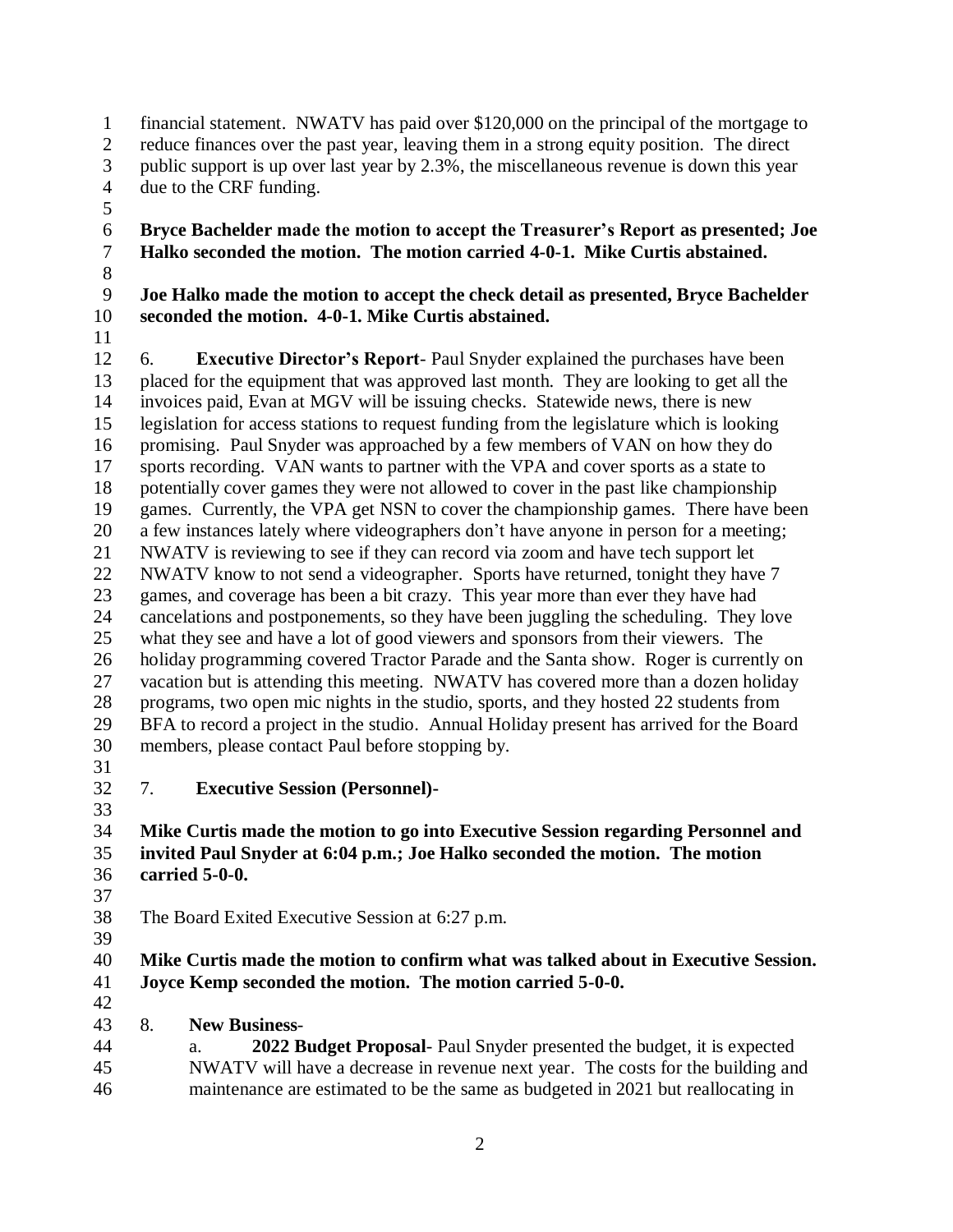different categories. Contracting services should go down as they should not have high accounting fees and contracting fees. Property insurance and loan interest should go down for 2022. Operating expenses should be about the same. Personnel insurances should go down from the prior year. Payroll will increase. Sports production/remote production should increase for 2022. In all, the expenses should go up nearly \$30,000.

#### **Joe Halko made the motion to approve the budget of 2022 as presented; Bryce Bachelder seconded the motion. The motion carried 5-0-0.**

b. **Public Comment-** none.

## 9. **Old Business-**

 a. **LiveU Equipment Update**- Alan Cunningham and Paul Snyder took the equipment to the park in Enosburg, and Highgate Arena. There was some trouble in Fairfield/Bakersfield as there was limited service. Alan is going to take it back out to the area again this week to see if they can get a signal. After speaking with AccessAV, sometimes it is harder to get a signal when using an online server. When NWATV purchases their own LiveU, the service should be even better as they will be using a physical server not a cloud-based server. Paul Snyder loves this system and can send footage directly to the Facebook Live, being able to go 22 live from wherever. Access AV us offering NWATV an additional 3 months of support; data and support renew after 15 months. Great addition for their equipment. Paul wanted to let the Board know how the testing went and he is ready to place the order.

- b. **COVID-19 Protocol Update** There have been some changes around the state with the new variant. NWATV is taking the same precautions to stay healthy throughout the holiday season. Everyone they have come in contact with has been very respectful of everyone's space and privacy. Some videographers have come down with COVID throughout the last few months.
- 

10. **Approval of Minutes- 11/15/2021**

 **Mike Curtis made the motion to approve the minutes of November 15, 2021, as amended; Bryce Bachelder seconded the motion. The motion carried 5-0-0.** 

 11. **Adjourn** 

# **The Board Adjourned at 6:54 p.m.**

- 
- Respectfully submitted,
- 
- 
- Brianne King, Board Recorder